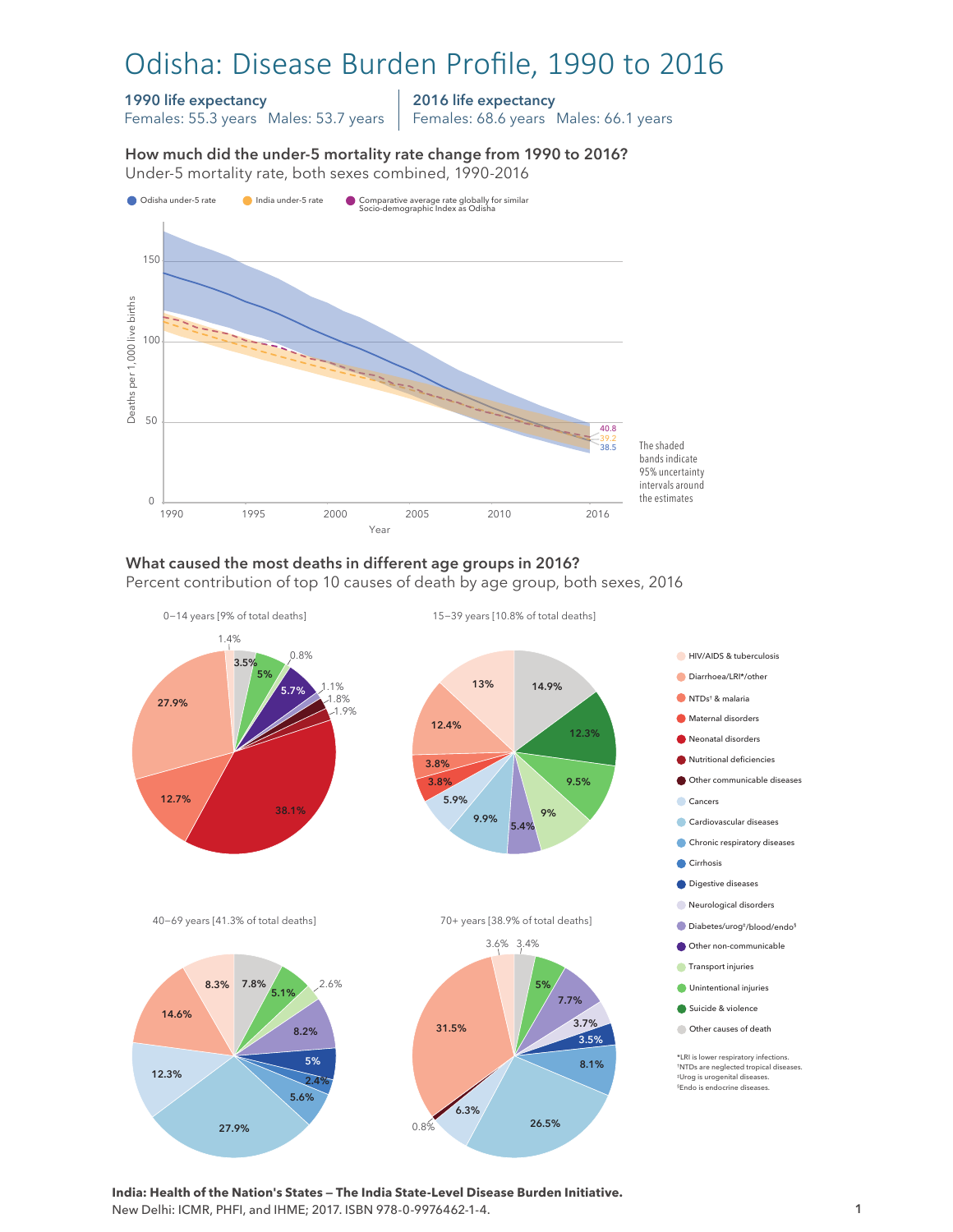### Proportion of total disease burden from: Premature death: 69.0% | Disability or morbidity: 31.0%

### What caused the most years of life lost, by sex, in 2016?

Top 15 causes of YLLs, ranked by percent for both sexes combined, 2016



## What caused the most years lived with disability, by sex, in 2016?

Top 15 causes of YLDs, ranked by percent for both sexes combined, 2016



\*COPD is chronic obstructive pulmonary disease.

\*Sense organ diseases includes mainly hearing and vision loss.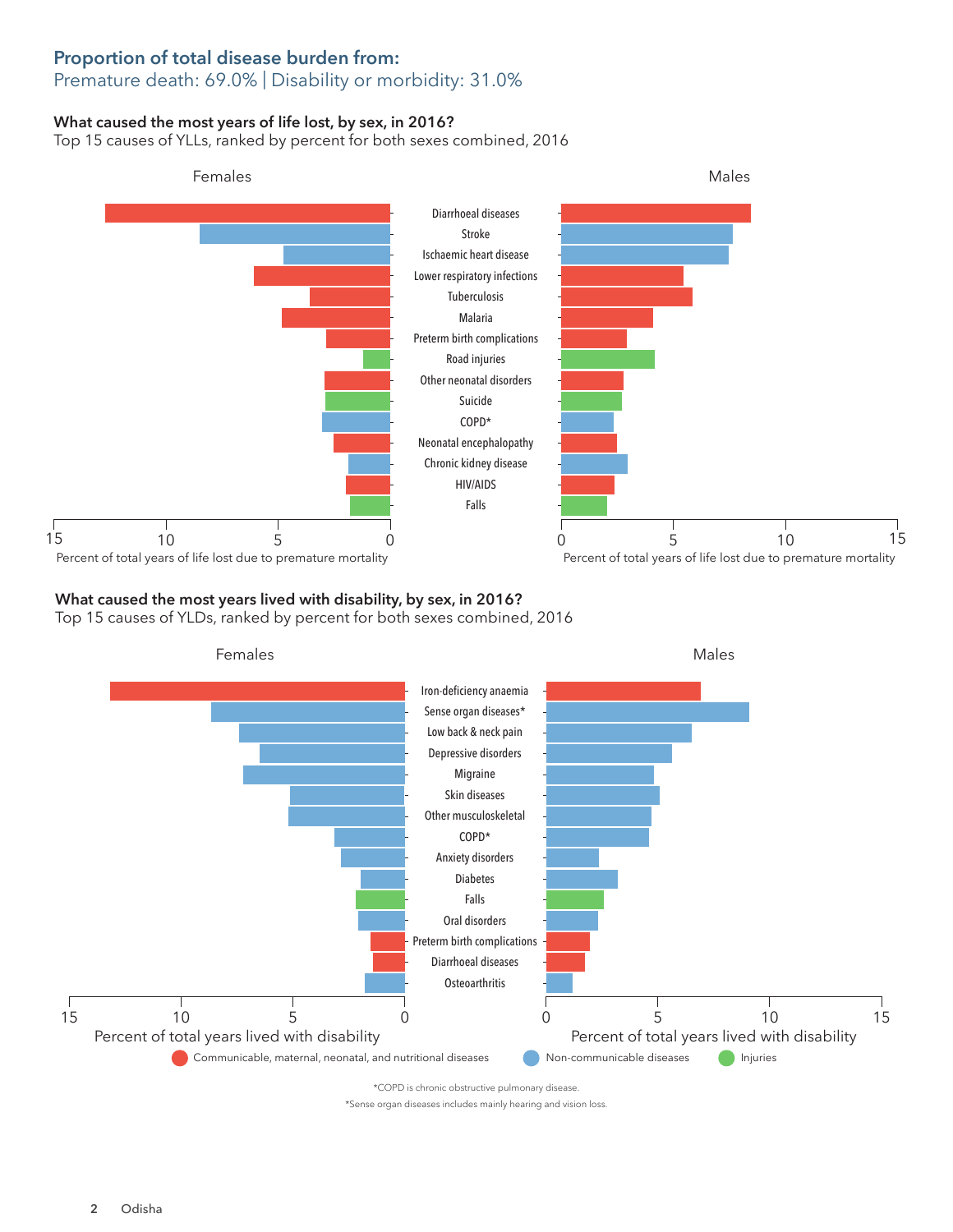## Proportion of total disease burden from: CMNNDs: 36.9% | NCDs: 52.1% | Injuries: 11.1%

How have the leading causes of death and disability combined changed from 1990 to 2016? How have the leading causes of death and disability combined changed from 1990 to 2016? Change in top 15 causes of DALYs, both sexes, ranked by number of DALYs, 1990–2016 Change in top 15 causes of DALYs, both sexes, ranked by number of DALYs, 1990–2016



\*Change not significant. The percent figure in brackets next to each cause is DALYs from that cause out of total DALYs.

†COPD is chronic obstructive pulmonary disease. ‡Sense organ diseases includes mainly hearing and vision loss. § Self-harm refers to suicide and the nonfatal outcomes of self-harm.

What caused the most death and disability combined across age groups in 2016? What caused the most death and disability combined across age groups in 2016?





The number in the bracket on top of each vertical bar is the ratio of percent DALYs to population for that age group. The number in parentheses after each age group on the x-axis is the percent of population in that age grou